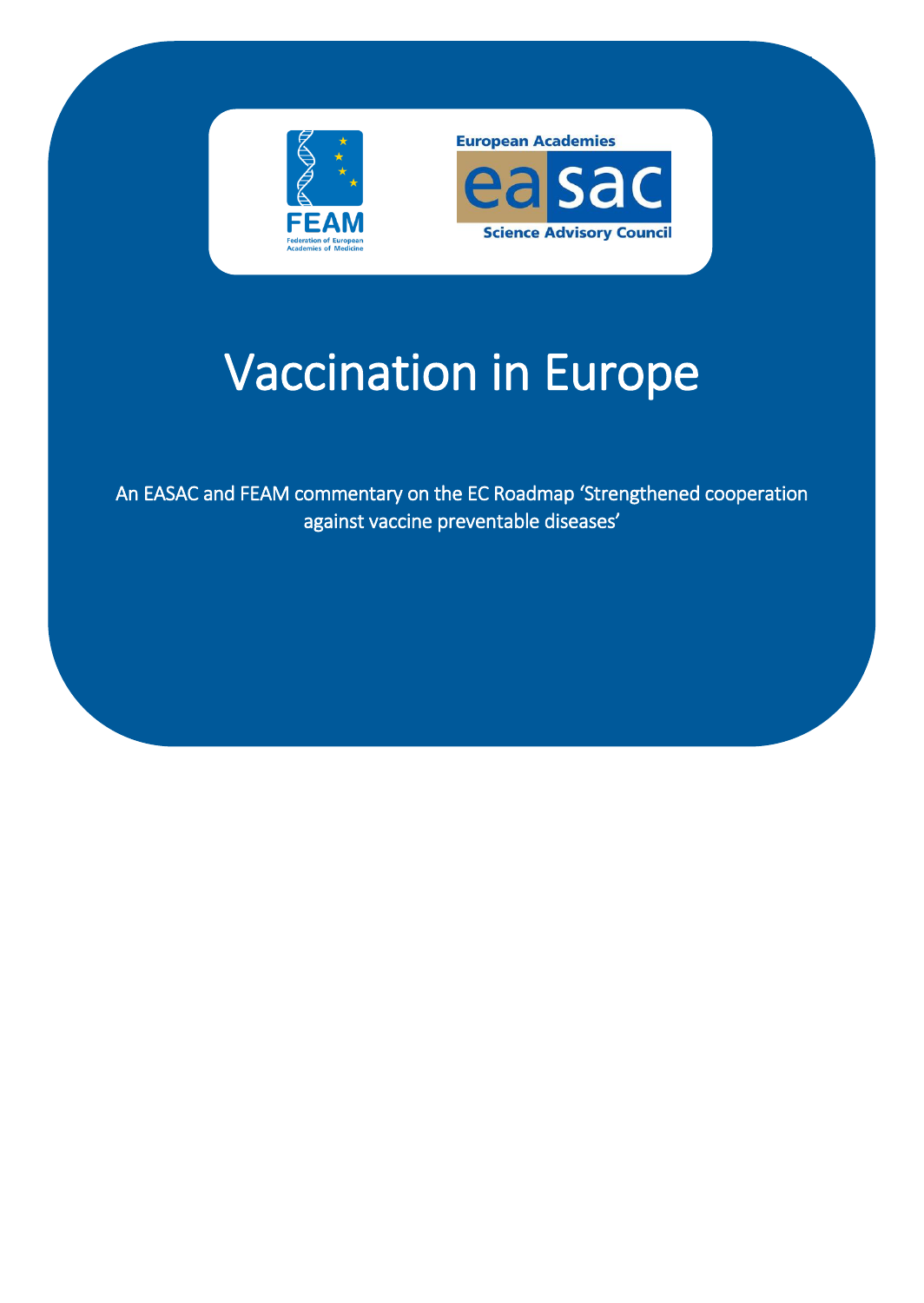The European Commission (EC) Roadmap document 'Strengthened cooperation against vaccine preventable diseases' that was issued recently, aims to inform EU citizens and stakeholders about the ideas of the Commission regarding the current challenges of vaccination programmes (i.e. declining coverage, supply shortages and growing vaccination hesitancy<sup>1</sup>). The Commission invites stakeholders to give feedback and to participate effectively in the consultation activities. Since EASAC, the European Academies Science Advisory Council, and FEAM, the Federation of European Academies of Medicine, consider science-for-policy advice on vaccination to belong to their core activities, the two organisations are keen to take this opportunity to provide joint comments on the Roadmap document.

Vaccination is the major tool to combat and eliminate communicable diseases, as indicated in the Sustainable Development Goals (SDG 3.3)<sup>2</sup>. The Roadmap document deals with four related vaccine issues: 1. Vaccine coverage; 2. Vaccine hesitancy; 3. Vaccine availability; 4. New vaccine development.

# Vaccine coverage

The document rightly views the recent outbreaks of measles in EU Member States as a major sign that there is a serious problem with the vaccination coverage in the EU, especially since measles is a serious, potentially lethal childhood infection and there is an effective vaccine against the disease. Furthermore, it is clear that low vaccine coverage may endanger the protection of children (as well as adolescents and adults) against other vaccine-preventable diseases with great public health significance (for example, poliomyelitis, diphtheria, rubella, pertussis, type B Haemophilus influenzae, pneumococcal and meningococcal infections).

It cannot be stressed enough that, despite the availability of excellent vaccines, vaccine coverage of children varies greatly within EU Member States. The reasons for these discrepant vaccine-uptake figures are not well established; they are clearly complex, heterogeneous and differ per Member State. This means that to improve poor vaccine uptake measures at the European level will need to be taken to identify specific problems related to individual countries. Thus, to be able to take adequate measures at the level of Member States, surveillance and research are needed into the local drivers behind the poor (and often falling) compliance with vaccination policies. For this purpose, the TIPS (Tailoring Immunization Programmes) instrument as designed by WHO should probably be used, because it offers the basis for a comprehensive, stepwise analysis of the problem, and also provides data that allow comparison between countries<sup>3</sup>. In that way tailored solutions to improve vaccine coverage can be designed and implemented<sup>4</sup>.

The EC document aims to normalize the vaccination programmes in the various Member States. As these programmes regarding vaccine selection and vaccination schedule (including number of doses and timing) vary greatly for a variety of reasons (e.g. logistics within the public health infrastructure), it will

 $\overline{a}$ 1 https://ec.europa.eu/info/law/better-regulation/initiatives/ares-2017-5925775\_en

<sup>2</sup> http://www.un.org/sustainabledevelopment/sustainable-development-goals/

<sup>3</sup> http://www.euro.who.int/en/health-topics/communicable-diseases/poliomyelitis/publications/2013/guide-totailoring-immunization-programmes.

<sup>4</sup> Dubé E, et al. The WHO Tailoring Immunization Programmes (TIP) approach: Review of implementation to date. Vaccine 2017; Dec 26. pii: S0264-410X(17)31752-8. doi: 10.1016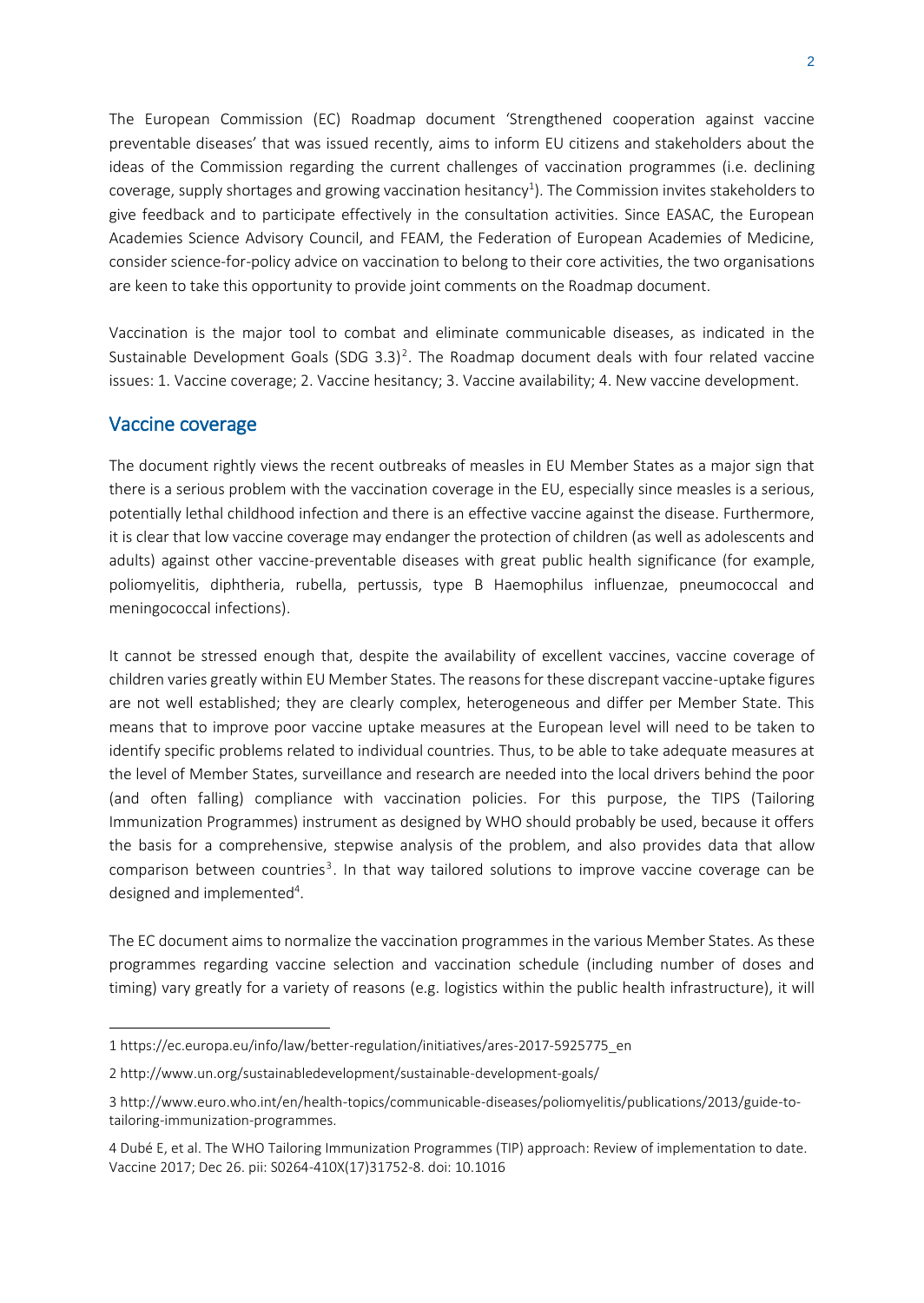most probably be an enormous and futile effort to try and attain such normalisation across EU countries. Nonetheless, more might be done to share lessons on successes and failures from national variability in the operations of this European "natural laboratory". This could help answer such questions as why are certain Member States able to maintain high vaccine uptake, why do compulsory vaccination programmes work and, if so, what are the determinants of success? We encourage the Commission through the European Centre for Disease Prevention and Control (ECDC) to catalyse such sharing of lessons learned to inform national actions.

Much effort should be put into the implementation of an EU vaccination card and registry.

# The health impact of vaccines

Vaccines are not equal either in efficacy with regard to their role in public health or in the health of the individual. Some vaccines play a critical role in the prevention of serious communicable diseases at the population level or are able to prevent a deadly disease in an individual. Examples of the former are diphtheria, poliomyelitis and measles vaccine; examples of the latter are tetanus and rabies vaccine. A number of vaccines belong to both categories (e.g. meningococcal vaccines). Other vaccines such as those against mumps, hepatitis A or chickenpox are less important for public health.

For those vaccines that play a critical role in public health, a high vaccine uptake is necessary to maintain adequate herd immunity to prevent endemic transmission of the infectious agent. It is clear that efforts to raise vaccination uptake should be primarily aimed at those vaccines with the greatest health impact but there must be expert consultation on the need for vaccines in specific countries and in potential epidemic situations (e.g. meningococcal disease).

# Quality of vaccines

 $\overline{a}$ 

An important issue that is not dealt with in the Roadmap is the difference in general quality of different vaccines in terms of efficacy and side effects. Many childhood vaccines that are currently in use are highly protective with few side effects. However, a good example of a vaccine that yields a relatively low and variable protective effect is influenza vaccine. The consequence of this is that many health-care workers are sceptical about its use and are not actively promoting vaccination with the seasonal flu vaccine. In fact, the general quality of this vaccine, the weak evidence of its benefits, and the controversies among health-care officials seem to harm the discussion on vaccination in general. Rather than trying to increase the current vaccination coverage, research into a universal and highly protective influenza vaccine must have the highest priority (see below) and there are several promising candidate vaccines being developed.

Another problem has recently emerged. It is now evident that live-attenuated poliovirus vaccine (Sabin vaccine) can cause paralytic polio syndrome, and routine use of this vaccine is contraindicated<sup>5</sup>. Furthermore, it is anticipated that the culture of highly pathogenic wild-type poliovirus for Salk parenteral inactivated vaccine will be superseded with avirulent virus.

<sup>5</sup> McCarthy KA et al[. The risk of type 2 oral polio vaccine use in post-cessation outbreak response.](https://www.ncbi.nlm.nih.gov/pubmed/28974220) BMC Med. 2017 Oct 4;15(1):175. doi: 10.1186/s12916-017-0937-y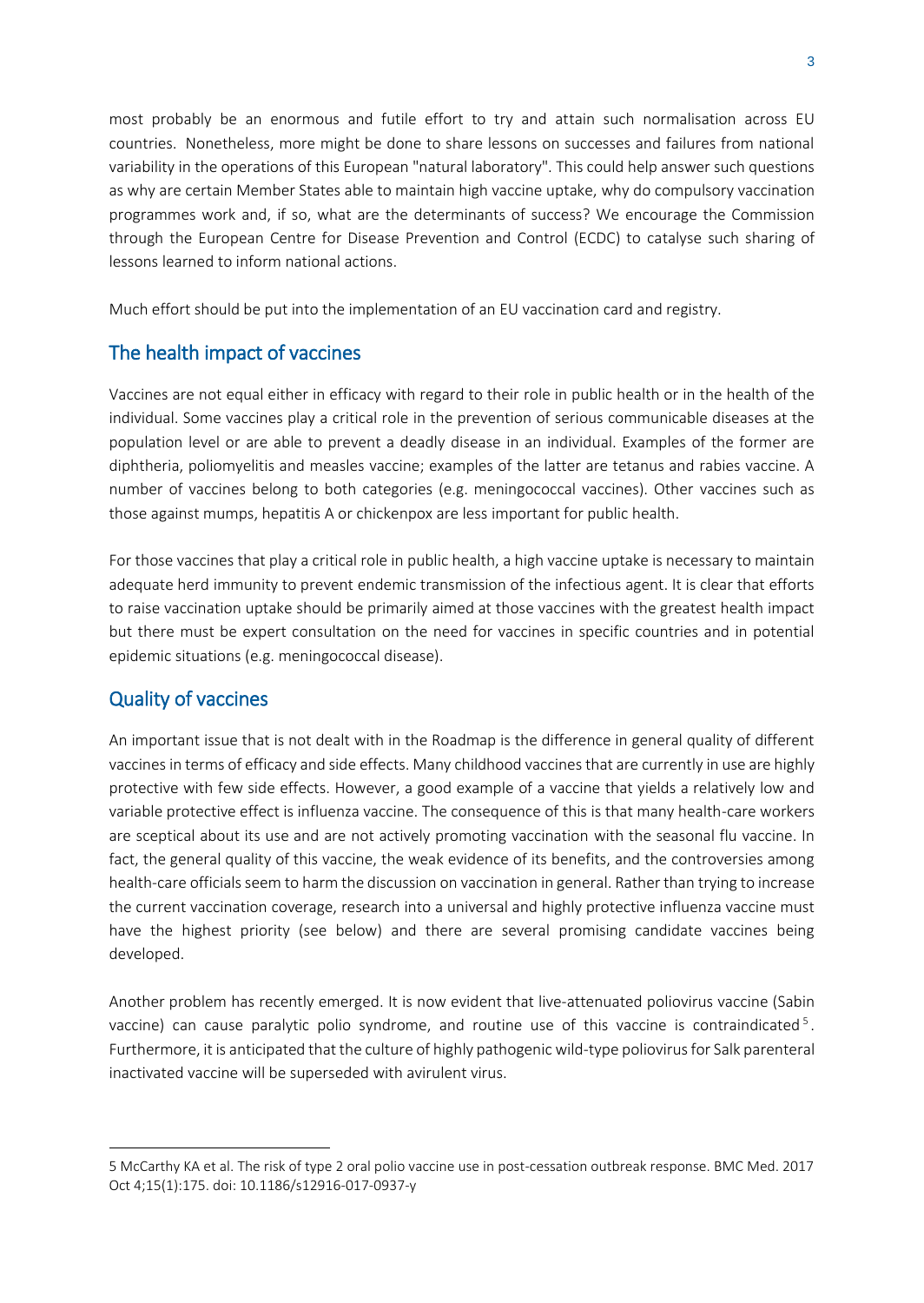## Vaccine rejection and hesitancy

The declining uptake of vaccination in young children in Europe and elsewhere in the world is in part due to the growing numbers of individuals who choose not to have themselves or their children vaccinated. The reasons for making that choice vary. In that respect, the three categories proposed by Hagood and Mintzer Herlihy are very useful<sup>6</sup>. They distinguish between:

- 1. *Vaccine rejecters (VRj)*; these people are "unyieldingly entrenched in their refusal to consider vaccine information" and often think in terms of conspiracy.
- 2. *Vaccine resistant (VR)*; these people reject vaccination but are willing to consider information. They are less inclined to belief in conspiracies.
- 3. *Vaccine hesitant (VH)* tend to have anxiety about vaccination but are not committed to vaccine refusal.

The approach to these different categories is different. It is clear that efforts for improved vaccine uptake should primarily be directed towards the VR and to VH. For optimal communication approaches, the input of social scientists is essential. An excellent analysis of the problem has been given by Smith; this paper also discusses approaches to enhance vaccine uptake<sup>7</sup>.

## Vaccine availability

 $\overline{a}$ 

As indicated in the document, there are vaccine shortages in a number of Member States mainly concerning the vaccine against tuberculosis (BCG), acellular pertussis vaccine and inactivated polio vaccine (Salk vaccine). With regard to BCG, we would recommend the reconsideration of the vaccination policy in EU Member States. BCG vaccine is not very potent in its capacity to induce (long-lasting) protection against tuberculosis. Rather the vaccine induces an enhanced state of the innate immune response (trained immunity)<sup>8</sup>. In some European countries (e.g. the Netherlands), BCG has never been used for routine childhood vaccination but nevertheless has been able to control tuberculosis effectively. In some regions in the UK, BCG vaccination is recommended for neonates in the first month of life in view of the perceived risk of contracting tuberculosis.

Multinational efforts should be undertaken to enhance the production of BCG (as it is also an important drug for the treatment of superficial bladder cancer). Measures to enhance production should also be undertaken to increase the availability of other vaccines for which scarcity exists (such as those mentioned above, and at the global level also yellow fever vaccine). In the meantime, it should be investigated whether those vaccines for which there is a scarcity, when given at a low dose, intracutaneously, are equally immunogenic as when given as a full dose intramuscularly $^{\rm 9}$ .

<sup>6</sup> [Hagood EA,](https://www.ncbi.nlm.nih.gov/pubmed/?term=Hagood%20EA%5BAuthor%5D&cauthor=true&cauthor_uid=23732902) [Mintzer Herlihy S.](https://www.ncbi.nlm.nih.gov/pubmed/?term=Mintzer%20Herlihy%20S%5BAuthor%5D&cauthor=true&cauthor_uid=23732902) Addressing heterogeneous parental concerns about vaccination with a multiplesource model: a parent and educator perspective[. Hum Vaccin Immunother.](https://www.ncbi.nlm.nih.gov/pubmed/?term=hagood-ea) 2013 Aug;9(8):1790-4. doi: 10.4161/hv.24888. Epub 2013 May 31.

<sup>7</sup> Smith TC[. Vaccine Rejection and Hesitancy: A Review and Call to Action.](https://www.ncbi.nlm.nih.gov/pubmed/28948177) Open Forum Infect Dis. 2017 Jul 18;4(3):ofx146. doi: 10.1093/ofid/ofx146. eCollection 2017 Summer.

<sup>8</sup> Benn CS, Netea MG, Selin LK, Aaby P. A small jab - [a big effect: nonspecific immunomodulation by vaccines.](https://www.ncbi.nlm.nih.gov/pubmed/23680130) Trends Immunol. 2013 Sep;34(9):431-9. doi: 10.1016/j.it.2013.04.004. Epub 2013 May 14.

<sup>9</sup> Yousaf F, et al[. Systematic review of the efficacy and safety of intradermal versus intramuscular hepatitis B](https://www.ncbi.nlm.nih.gov/pubmed/26258528)  [vaccination in end-stage renal disease population unresponsive to primary vaccination series.](https://www.ncbi.nlm.nih.gov/pubmed/26258528) Ren Fail. 2015 Aug;37(7):1080-8. Epub 2015 Aug 10. Review.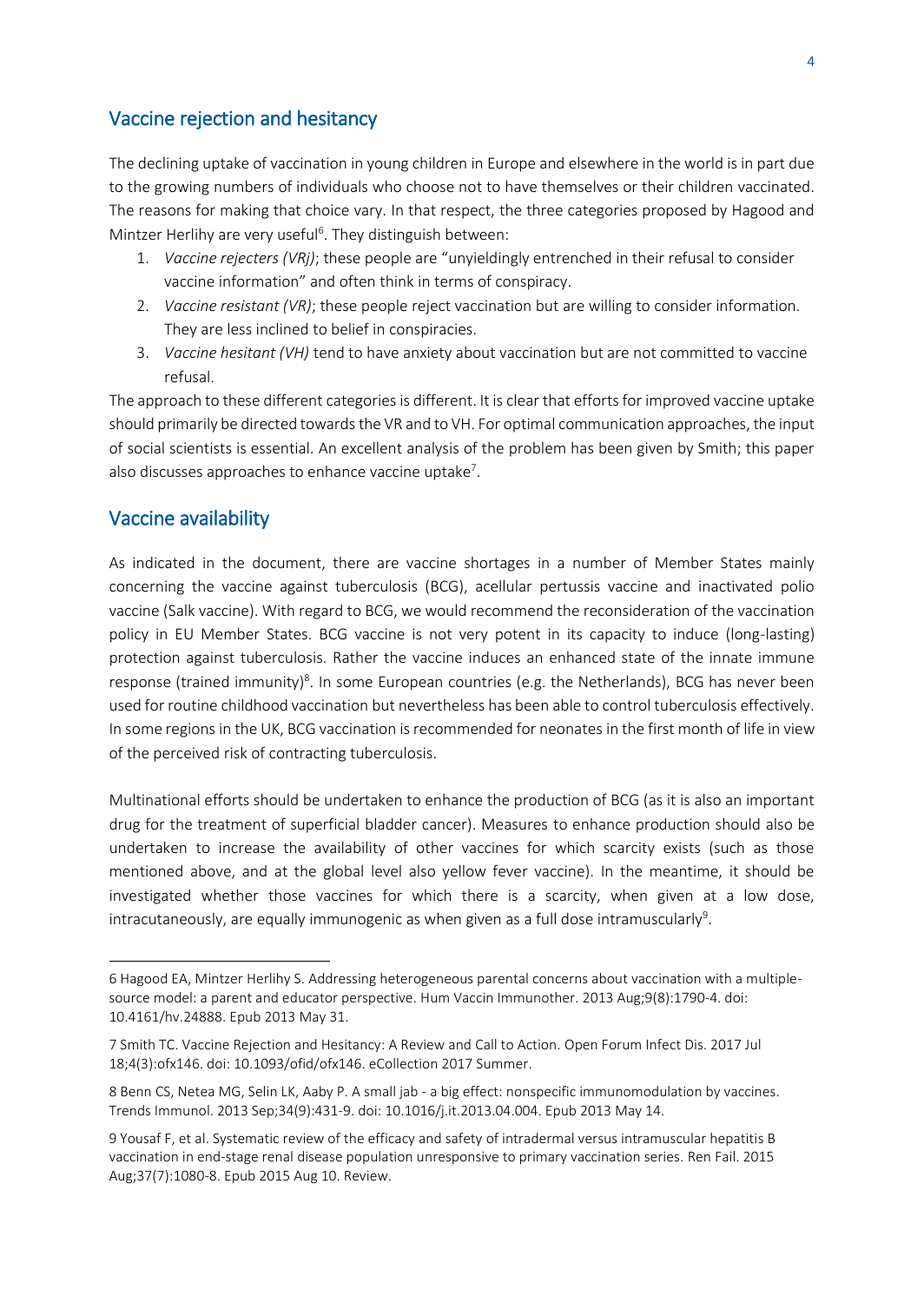In the Roadmap it is rightly stated that EU level arrangements for effective maintained procurement are needed.

## New vaccine development

 $\overline{a}$ 

The Roadmap document states that there are challenges related to research and development for new and existing vaccines. Here the document is rather vague. Improvement of existing vaccines that are suboptimal and the development of vaccines protecting against infections for which no vaccines exist are urgently needed.

Regarding the first category, solutions may be sought in designing vaccines with greater antigenicity, vaccines containing better adjuvants, or both. As mentioned above, current influenza vaccines are not optimal. First of all the prevalent seasonal influenza virus may not be represented in the vaccine that is made available in a particular year. The choice of influenza strains is agreed annually on the basis of epidemic influenza trends and is based on a scientific 'best- bet'. But even if the vaccine contains the right virus, egg-grown virus may differ from the natural virus in its glycosylation sites, leading to antibodies that do not optimally neutralise the natural epidemic influenza virus<sup>10</sup>. In addition, the immunogenicity of the vaccine in elderly patients is poor when they are impaired in their daily activities and this poses a problem for a major group of people who get these vaccines<sup>11</sup>. Finally, when given to young children, there is uncertainty whether the vaccine may enhance the susceptibility to other infections<sup>12</sup>. Thus, one hundred years after the 1918 flu pandemic, the development of a new influenza vaccine that induces broadly neutralising antibodies, and with improved adjuvanticity, is a major priority. It should be noted that there is currently no priority list of vaccines that need to be developed or improved. The aim should be to develop vaccines with a high health impact. Vaccines against bacteria to which a serious antimicrobial resistance problem emerges should be high on the list. EASAC and FEAM would be prepared to develop such a list that would aid the priority setting at the level of the EU research agenda. Given that the EU also has global responsibilities, vaccine innovation for global threats should be part of this agenda.

At the same time, the Commission should stimulate and encourage pan-European public private partnerships in vaccine discovery and development.

<sup>10</sup> [Zost SJ,](https://www.ncbi.nlm.nih.gov/pubmed/?term=Zost%20SJ%5BAuthor%5D&cauthor=true&cauthor_uid=29109276) et al. Contemporary H3N2 influenza viruses have a glycosylation site that alters binding of antibodies elicited by egg-adapted vaccine strains[. Proc Natl Acad Sci U S A.](https://www.ncbi.nlm.nih.gov/pubmed/?term=zost+influenza+vaccine+PNAs) 2017 Nov 21;114(47):12578-12583. doi: 10.1073

<sup>11</sup> Remarque EJ, et al. [Functional disability and antibody response to influenza vaccine in elderly patients in a](https://www.ncbi.nlm.nih.gov/pubmed/8616350)  [Dutch nursing home.](https://www.ncbi.nlm.nih.gov/pubmed/8616350) BMJ. 1996 Apr 20;312(7037):1015.

<sup>12</sup> Cowling BJ, et al. Increased Risk of Noninfluenza Respiratory Virus Infections Associated With Receipt of Inactivated Influenza Vaccine. Clin Infect Dis 2012;54:1778–83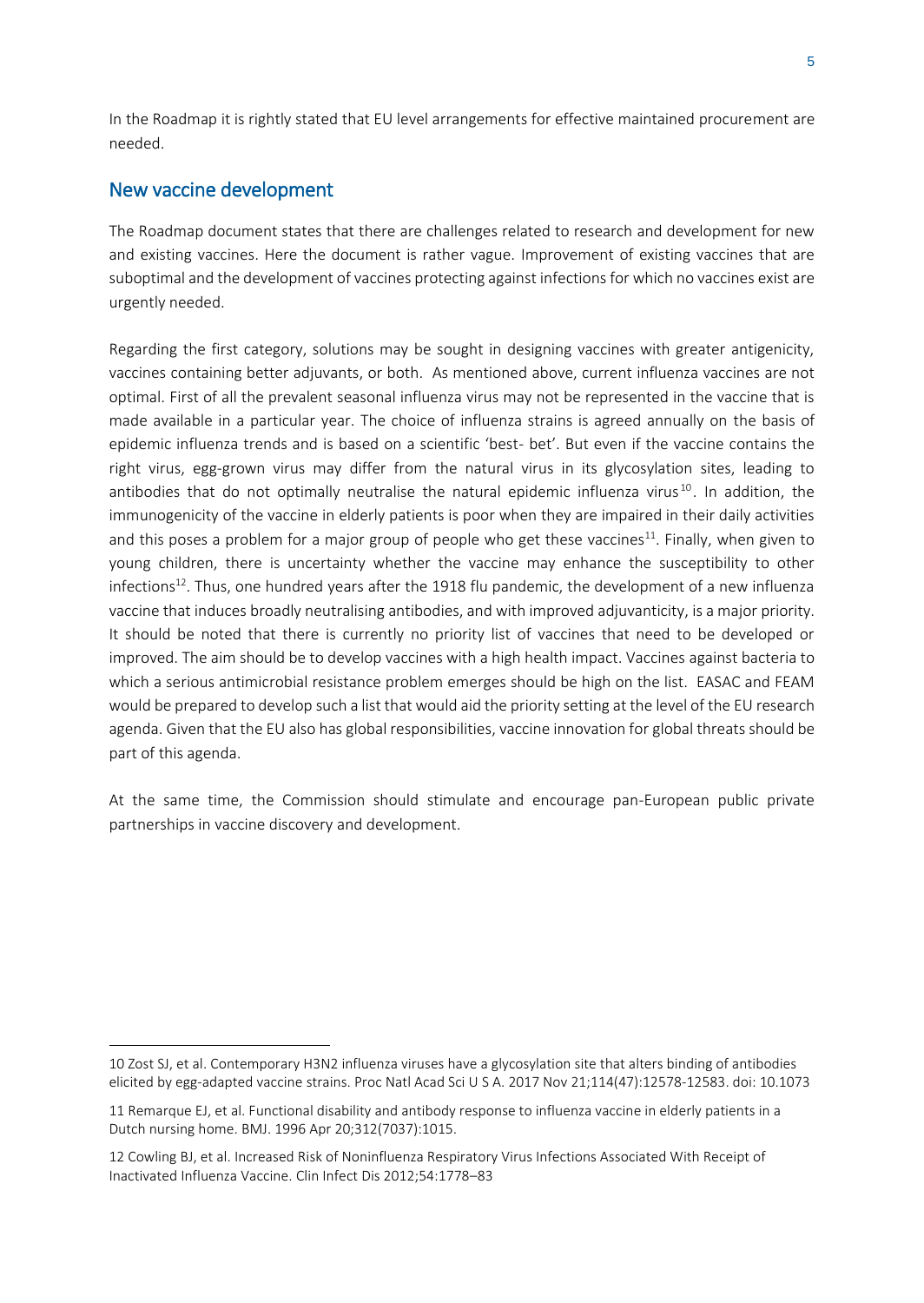## Recommendations

Based on the points discussed above, we would like to make the following recommendations:

- 1. Investigate the reasons for low and decreasing vaccine uptake at the level of EU Member States in order to develop tailor-made interventions. Make use of the WHO TIPS programme.
- 2. Develop and implement a European vaccination card and registry. Do not give normalisation of vaccine programmes (i.e. the choice of dose and timing) among different countries a high priority.
- 3. Recognize that not all vaccines in the vaccination programmes are of equal relevance for public health and individual protection. Make priorities within the programmes.
- 4. Recognize that not all vaccines are of optimal general quality in terms of efficacy and side effects (see recommendations 9 and 10).
- 5. To deal with the problem of vaccine rejection and hesitance, realise that the approach to vaccine hesitant, vaccine resistant and vaccine rejecting groups is different. With the help of social scientists, develop strategies to enhance vaccine uptake in vaccine hesitant and vaccine resistant individuals.
- 6. Develop a monitoring system for vaccine shortage and stimulate vaccine production by industry at the European level ensuring safety and quality of manufacturing.
- 7. Revisit the BCG vaccination programmes in childhood: the vaccine does not induce long-lasting protection against tuberculosis and there is a serious worldwide shortage of the vaccine.
- 8. Investigate and optimise vaccination schedules for those vaccines for which there is a shortage.
- 9. Develop a priority list of those vaccines that need improvement.
- 10. Develop a priority list of vaccines for which there is high need.

It should be noted that the present commentary from EASAC and FEAM represents an initial response on some of the important issues that have been raised by the European Commission. We recognise the responsibility of our academies to continue helping to lead discussion, collect evidence, address challenges and resolve uncertainties. Later this year we will be considering options for a new Vaccines project by our academies, bringing together experts from across Europe and from a range of disciplines. We welcome the opportunity to explore further with the European Commission our mutual interests and priorities.

Professor Jos WM van der Meer **Professor George Griffin** EASAC Past President FEAM President EASAC Past President

Professor Volker ter Meulen and Dr Robin Fears and Dr Robin Fears and Dr Robin Fears and Dr Robin Fears and Dr

Professor Thierry Courvoisier **Professor Bernard Charpentier** Professor Bernard Charpentier EASAC President FEAM President

EASAC Biosciences Programme Chair **EASAC Biosciences Programme Director**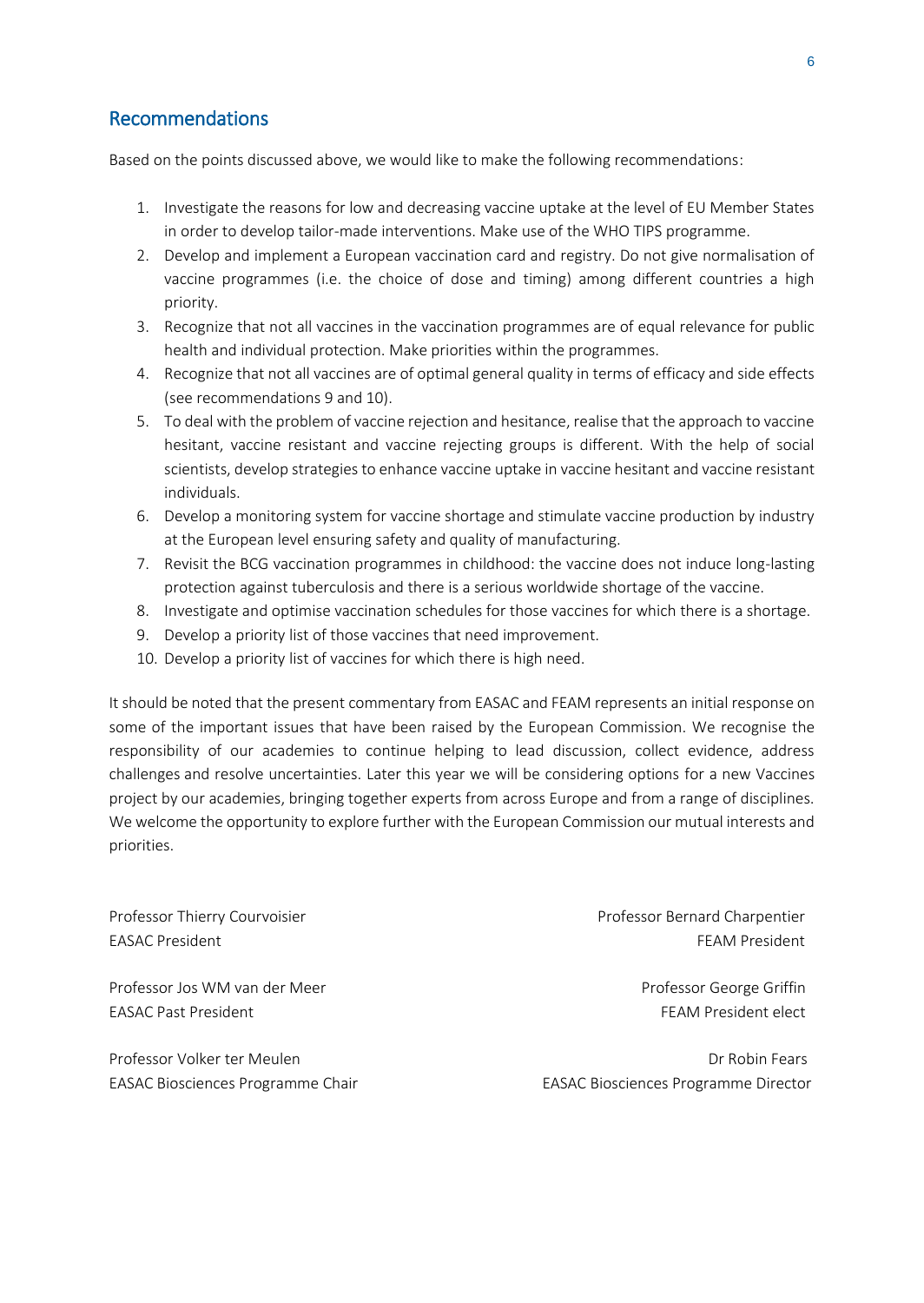#### FEAM – the Federation of European Academies of Medicine

FEAM's mission is to promote cooperation between national Academies of Medicine and Medical Sections of Academies of Sciences in Europe; to provide them with a platform to formulate their collective voice on matters concerning human and animal medicine, biomedical research, education, and health with a European dimension; and to extend to the European authorities the advisory role that they exercise in their own countries on those matters.

#### EASAC - the European Academies' Science Advisory Council

EASAC is formed by the national science academies of the EU Member States, Norway and Switzerland, to enable them to collaborate with each other in providing independent science advice to European policy-makers. It thus provides a means for the collective voice of European science to be heard. EASAC was founded in 2001 at the Royal Swedish Academy of Sciences.